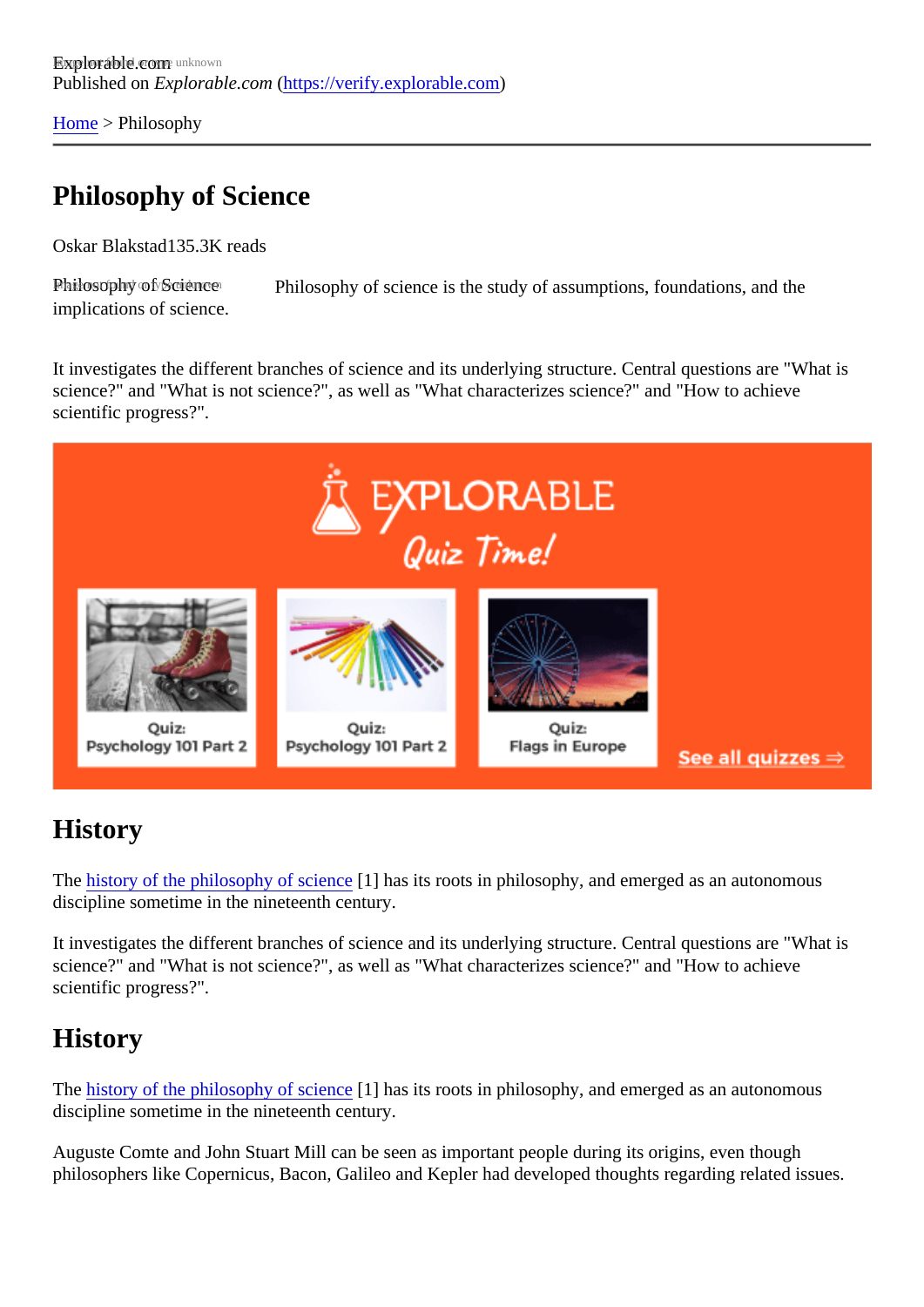# Truth and Reality

[Philosophy of scienc](http://en.wikipedia.org/wiki/Philosophy_of_science)e?] can be viewed as a way of describing howearch[3] is conducted, and a way of deciding how it should be carried out.

How do the real worl[d, empirical dat](https://verify.explorable.com/empirical-evidence)a<sup>[4]</sup>, models and theories relate to each other, and what can be done to improve their relationship?

The relationship between theory<sup>5</sup>] is at the very heart of science, determining when, and if, a theory becomes accepted as reality. [The realism and antirealism-deb](https://verify.explorable.com/realism-and-antirealism)ated is a philosophical debate, which explores the basis of commonly accepted scientific truth.

[Scientific reductionism](https://verify.explorable.com/scientific-reductionism)<sup>[7]</sup> is a much debated idea in philosophy of science, where science reduces complex interactions and entities to the sum of their constituent parts.

# Paradigms

A [scientific paradigm](https://verify.explorable.com/what-is-a-paradigm)[8] is a framework containing all of the commonly accepted views about a subject.

The philosopherThomas Kuhn[9], suggested that scientific research does not progress towards truths, but is subject to dogma and a futile clinging to old theories.

Scientific revolution, a shift that completely changes the way in which science looks at the world, is often referred to as paradigm shift \$10]. One example of [a paradigm shift](https://verify.explorable.com/paradigm-shift) is the discovery of the relativity theory, which revolutionized the way that humans understand physics.

## Constructing Theories

[Occam's razo](https://verify.explorable.com/occams-razor)r 11 is commonly described as 'the simplest answer is most often correct'. It is the process of paring down information to make finding the truth easier. Using Occam's razor helps the researcher to investigate the simplest theory first.

It is natural to gather data that supports the theory when conducting research. Sometimes researchers are busy verifying their theory that they forget to look at observations that contradict the theory. This is often referred to aserification error<sup>[12]</sup>. It can happen when a scientist feels too attached to a theory, often because they "invented" it.

It is often seen as better to tryftosify [13] the theory. The scientist tries to develop the theory with bold predictions, which artestable [14]. Scientists are more likely to try to falsify their theory and tend to adapt the theory to reality, instead of "adapting the reality to their theories". When doing the latter, you often end up with theories which are formulated in such a way that they confirm "everything".

Researchers often us externed hypothes is 1 to make their science testable. An hoc analysis 6] however, is an extra type of hypothesis added to the results of an experiment to try to explain away contra evidence.

When researching, it can be useful to remember that the accuracy of a theory does not depend on the researchers' beliefs - it is not more or less true, no matter how much you believe it.

## What is Science?